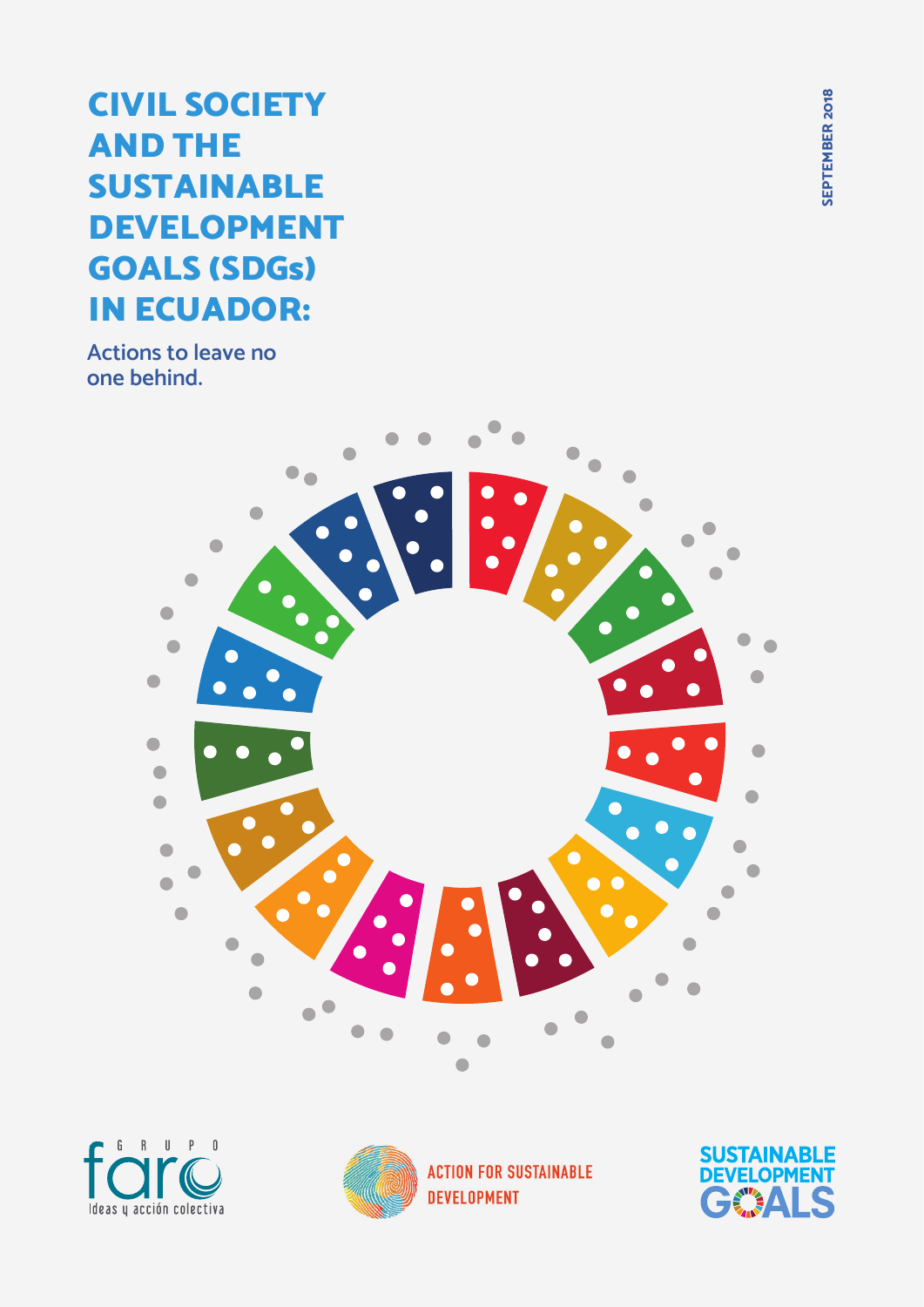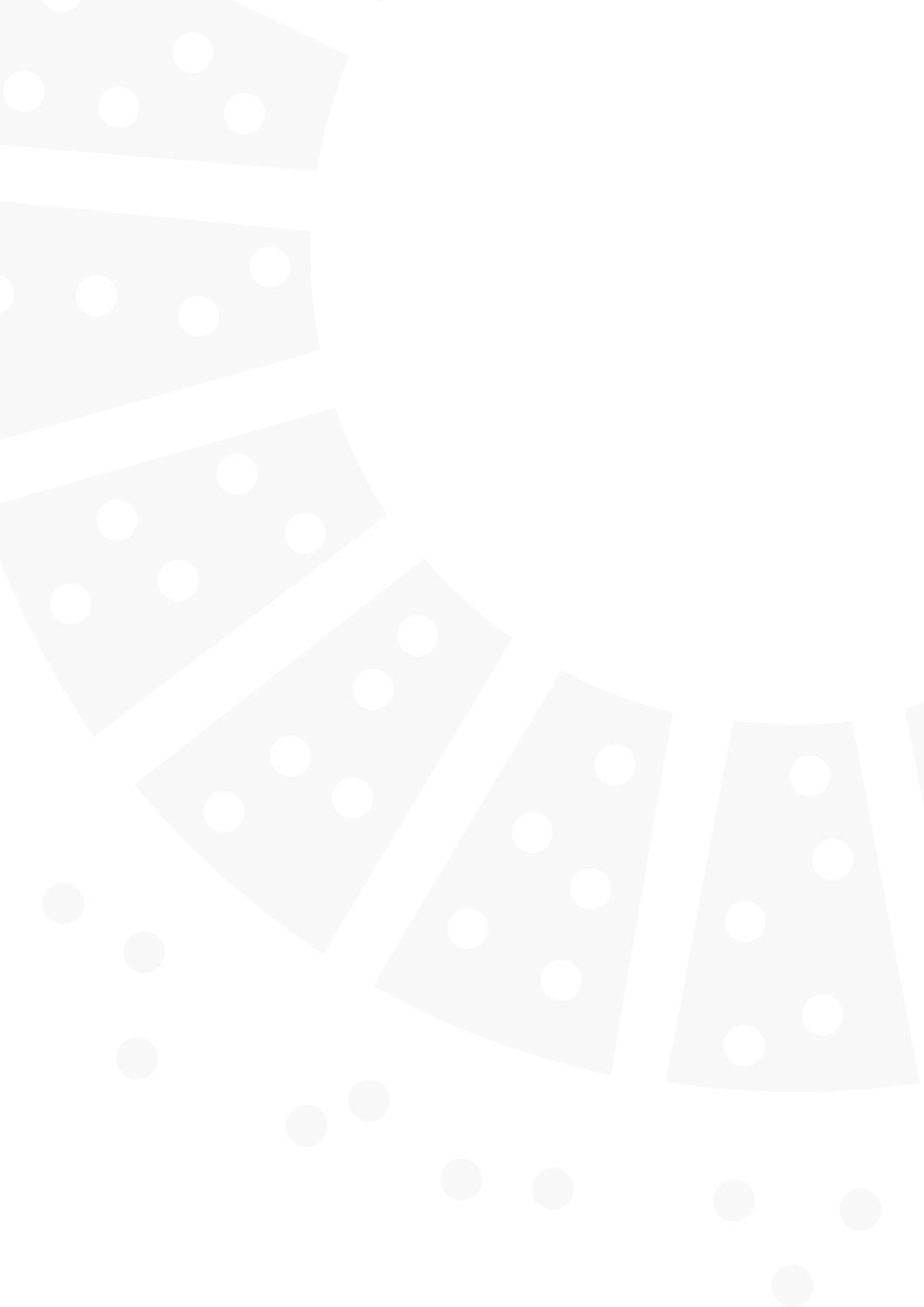Readers may reproduce this document as long as they use this reference: Grupo FARO. (2018). Civil Society and the Sustainable Development Goals: Actions to leave no one behind.

Quito: Sustainable Development and Cities Program



Copyright © 2018 Grupo FARO

Unless otherwise stated, the images and text in this document are shared through a Creative Commons License Attribution-NonCommercial-NoDerivatives 4.0 International (CC BY-NC-ND 4.0). For further information on the license see: https://creativecommons.org/licenses/by-nc-nd/4.0/

This publication may not be used in whole or part for commercial purposes. The ideas presented in this document show the authors' point of view and do not necessarily represent Grupo FARO's institutional position on the topic.

This work was financially supported by Action 4 Sustainable Development. The opinions expressed in its content are entirely the authors' responsibility and do not necessarily represent A4SD's position.

> **Authors** Alvaro Andrade T. Carolina Peña T.

#### **Coordination and Proofreading**

Julio López P.

#### **Sustainable Development and Cities Program – Grupo FARO**

Ana Patricia Muñoz - Executive Director apmunoz@grupofaro.org

> Julio López - Program Coordinator jlopez@grupofaro.org

Alvaro Andrade - Project Coordinator aandrade@grupofaro.org

> Carolina Peña - Project Specialist tpena@grupofaro.org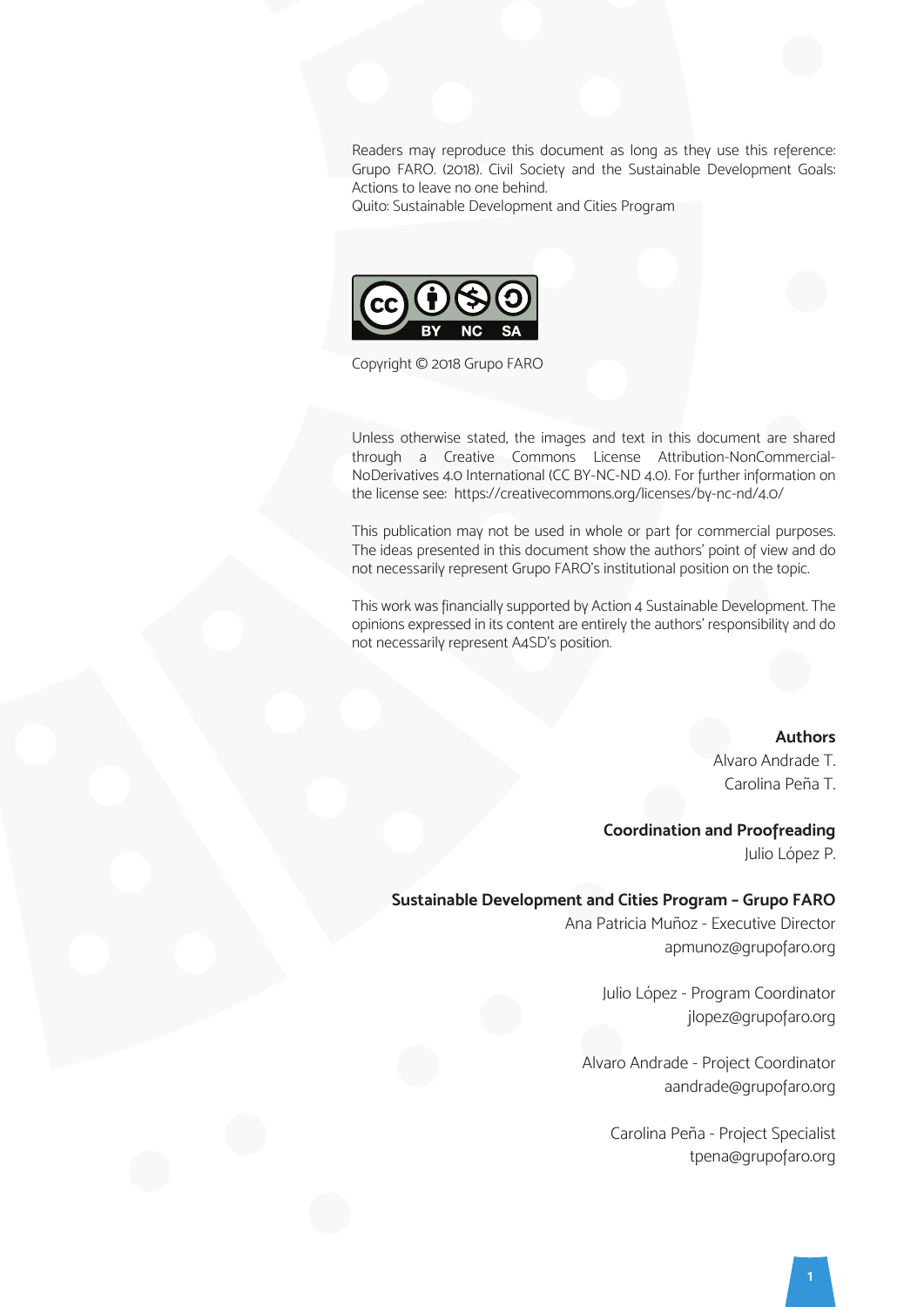

Introduction<br>
Leaving no one behind is one of the fundamental principles of the 2030 Agenda. This guarantees that everyone would take part in the development process and that their voices and active participation will be considered. To accomplish this, other objectives such as zero hunger and no poverty must be achieved first (Ban Ki Moon, 2015).

> To provide a solution to the global problems and to jointly solve the structural matters that go beyond a quantitative indicator, leaving no one behind requires ambitious, universal, comprehensive and shared objectives. The Sustainable Development Goals (SDGs) are an important tool to design policies, actions and programs to achieve objectives in a shared and scaled way without leaving anyone behind in the development process.

> This report presents insights on the leaving no one behind principle for Ecuador. It is the product of a workshop organised on July 2018 by Grupo FARO with the support Action 4 Sustainable Development (A4SD) where 14 civil society organisations participated.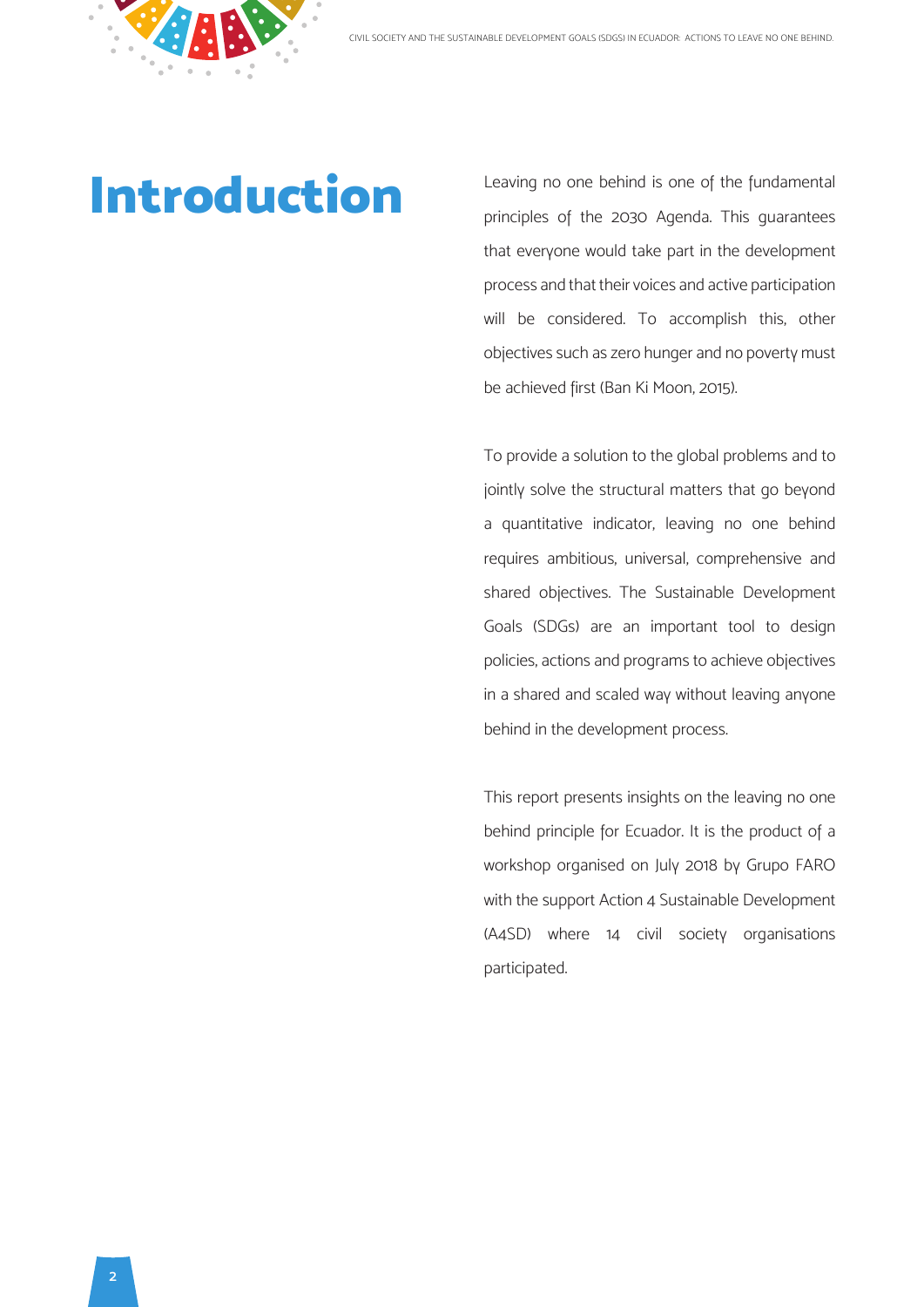**The 2030 Agenda and its principles**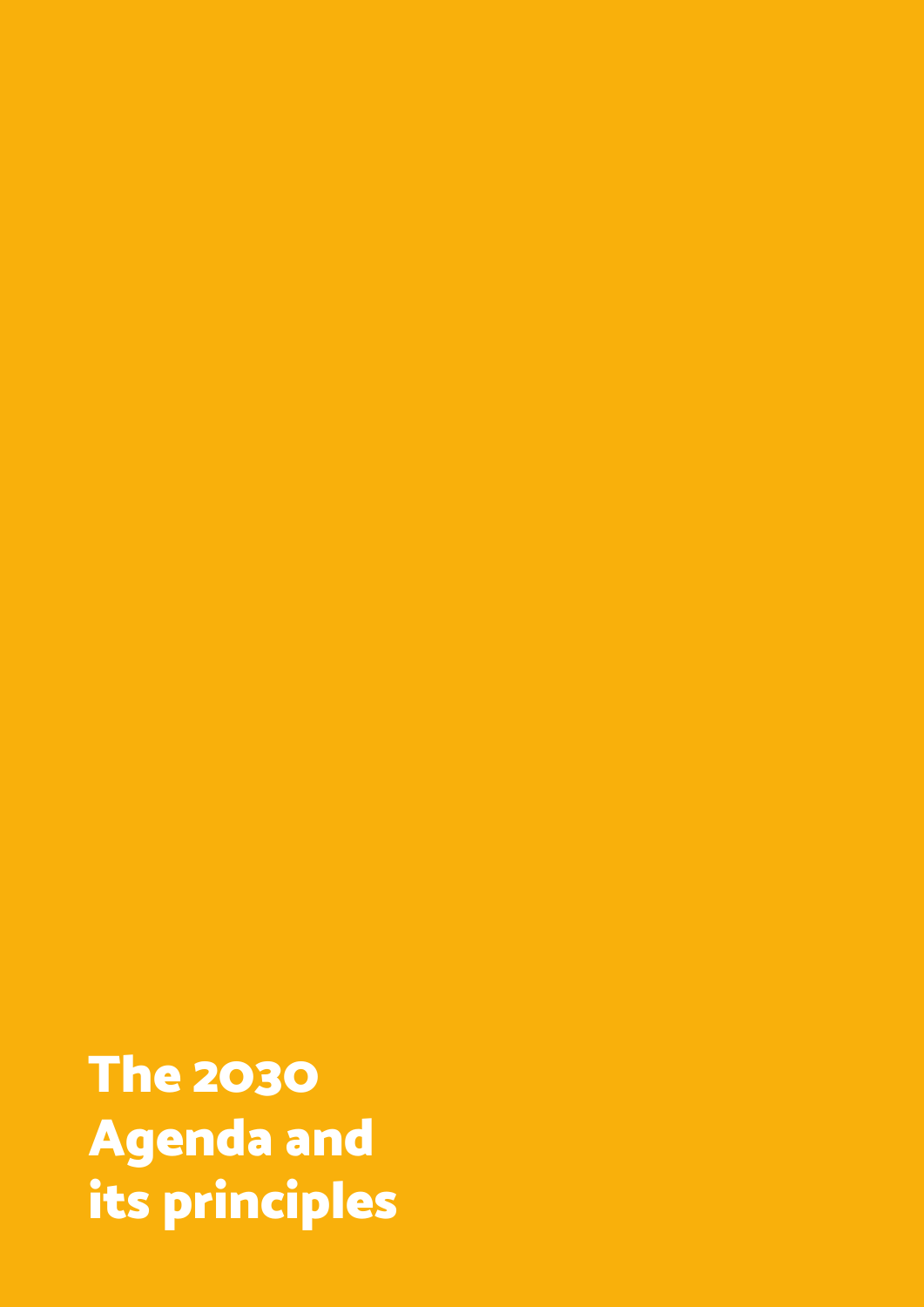

Since the first Earth Summit of 1972, important steps have been taken towards a comprehensive development of humanity and the planet. There is a stronger emphasis on sustainable development as a concept that could satisfy the needs of the current generation without compromising the satisfaction of the needs of future generations (United Nations, 2015).

An important milestone for humanity was marked in 2015. The global leaders from 193 countries endorsed the implementation of the agreements, programs and policies focused on achieving sustainable development. Considering that the 2030 Agenda is a comprehensive and indivisible tool, sustainable development should be accomplished through the end of poverty and the production of a thriving, peaceful and sustainable environment. These agreements are part of the 2030 Agenda and the 17 Sustainable Development Goals (SDGs).

The SDGs are global, action-oriented, universally applicable, concise and easy to communicate. They have a comprehensive focus since they include economic, social, environmental and cultural aspects as a cross axis for development. Although directly linked, the 2030 Agenda has a wider scope than the SDGs and its goals. The Agenda defines strategic concepts that show its transformative potential; these are: universality, comprehensiveness, articulation, normative coherence for sustainable development, leaving no one behind, the respect for the natural limuts of our planet and inter-generational justice (IFP, 2017).

### **Ecuador and the 2030 Agenda**

Ecuador has committed with sustainable development through its policies since it has aligned the 2030 Agenda with the 2017-2021 National Plan for Development, which directly links the national programs and policies to the 17 SDGs. Moreover, this commitment has been ratified in other agencies but there is still an urgent need for joint efforts to optimise results and resources: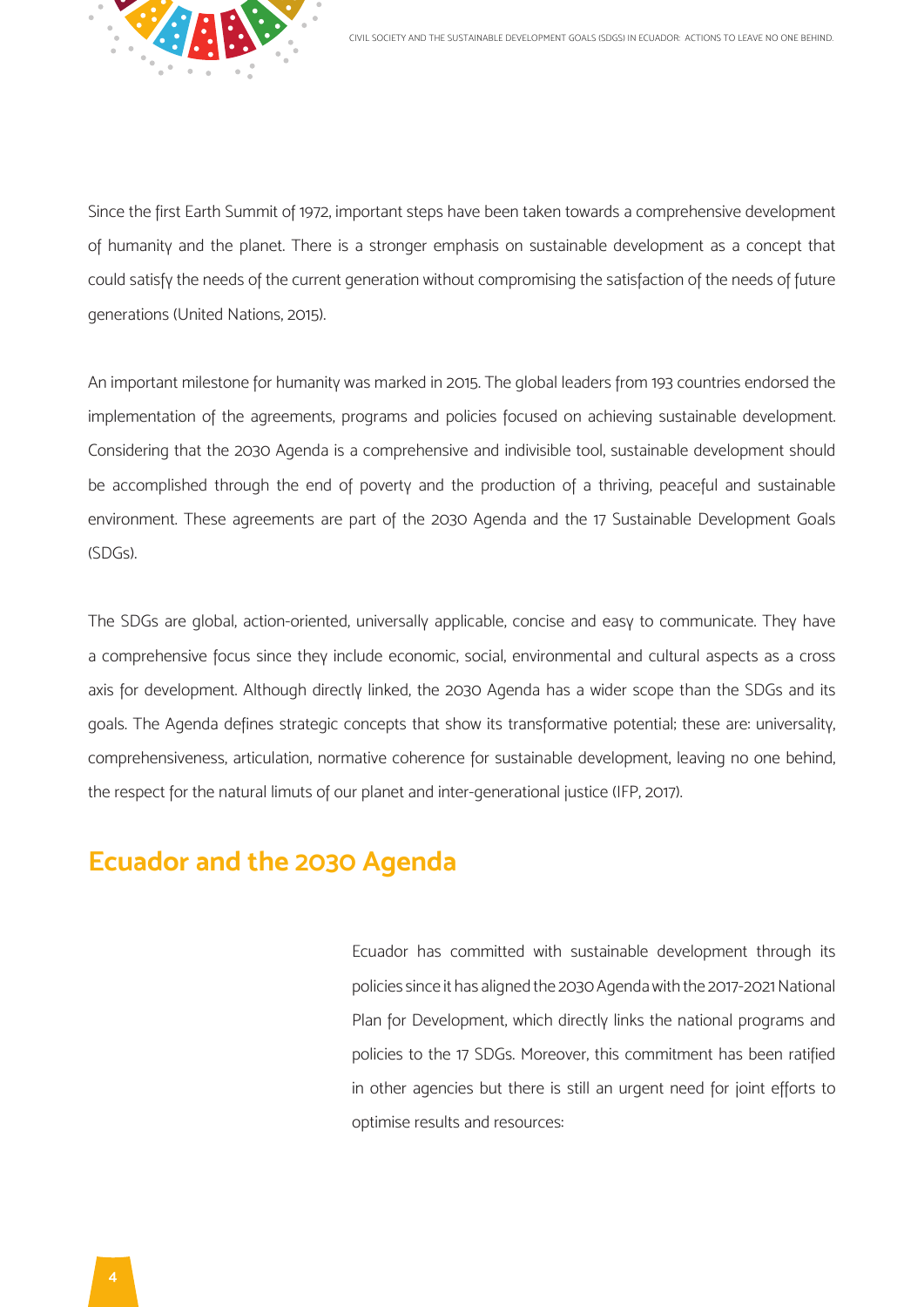

- The National Assembly committed by ballot, to implement the 2030 Agenda and the SDGs in all the legislative activities.
- The private sector has organised to build plans focused on accomplishing the SDGs. Among these initiatives are Pacto Global Ecuador and the "2030 Plan: Productive and Sustainable Ecuador", leaded by the Ecuadorian Entrepreneurial Committee.
- Civil Society has implemented projects focused on strengthening local actors' capacities and monitor the accomplishment and the implementation of SDGs on the local and national levels.

The National Institute of Statistics and Population (INEC in Spanish) has developed a statistical categorization on the availability of information to measure the accomplishment of SDGs in Ecuador. In general terms, the country has statistical capacities to measure 34% of the 241 indicators within the 17 SDGs. Nevertheless, its measurement is a challenge for the statistic institutions in any country because it appeals to a new way of measuring human prosperity along with environmental protection and economic development. The work of the official statistic institutions is not enough and therefore, the support of all the actors and areas, including civil society, is necessary to produce new methodologies and disaggregated information.

It is important to mention that the government has welcomed the participation of more actors in these processes. Nonetheless, the government's good will must be shown into actions. A bigger commitment from the public sector is necessary along with a more dynamic participation from other sectors.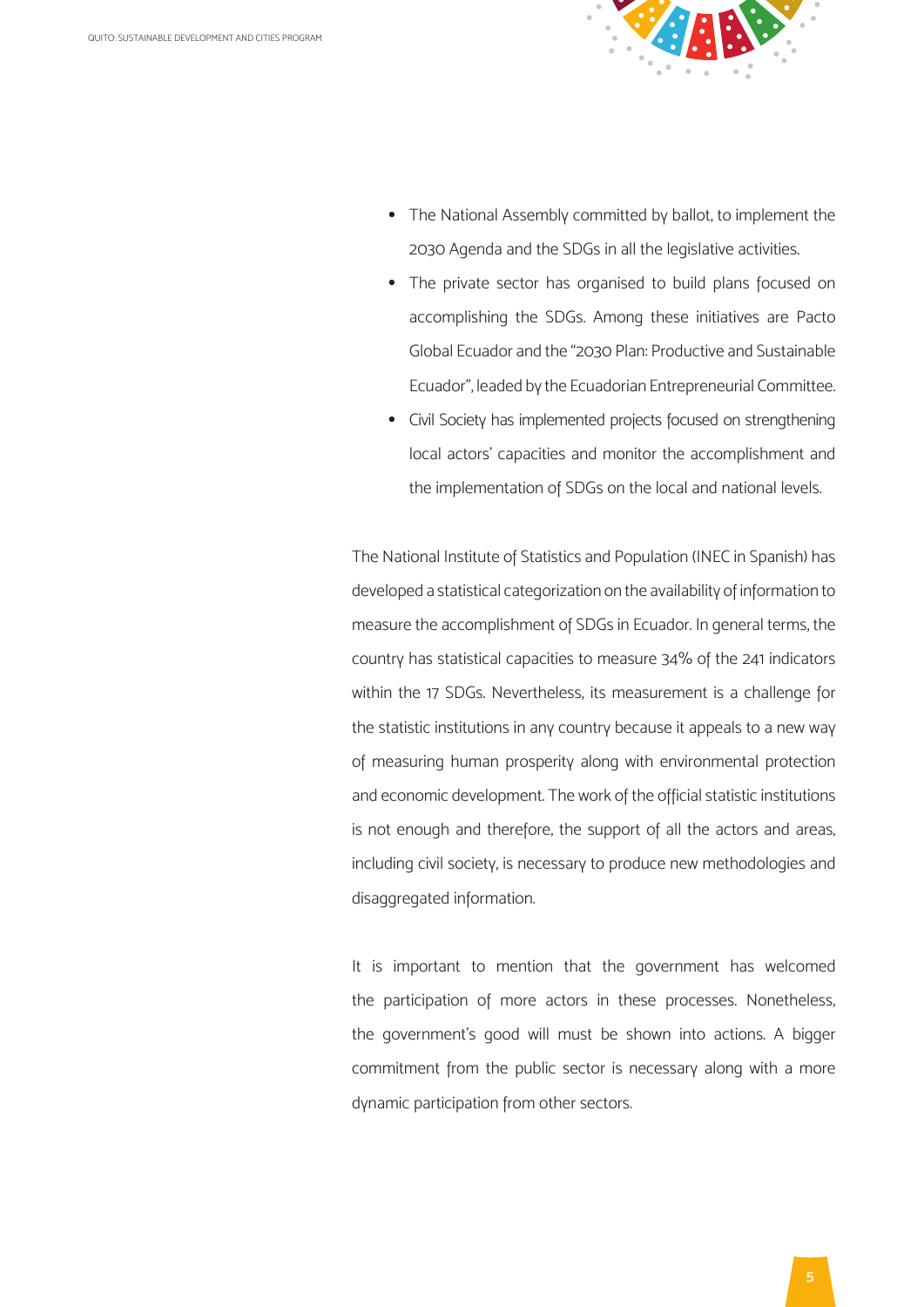**The principle of leaving no one behind**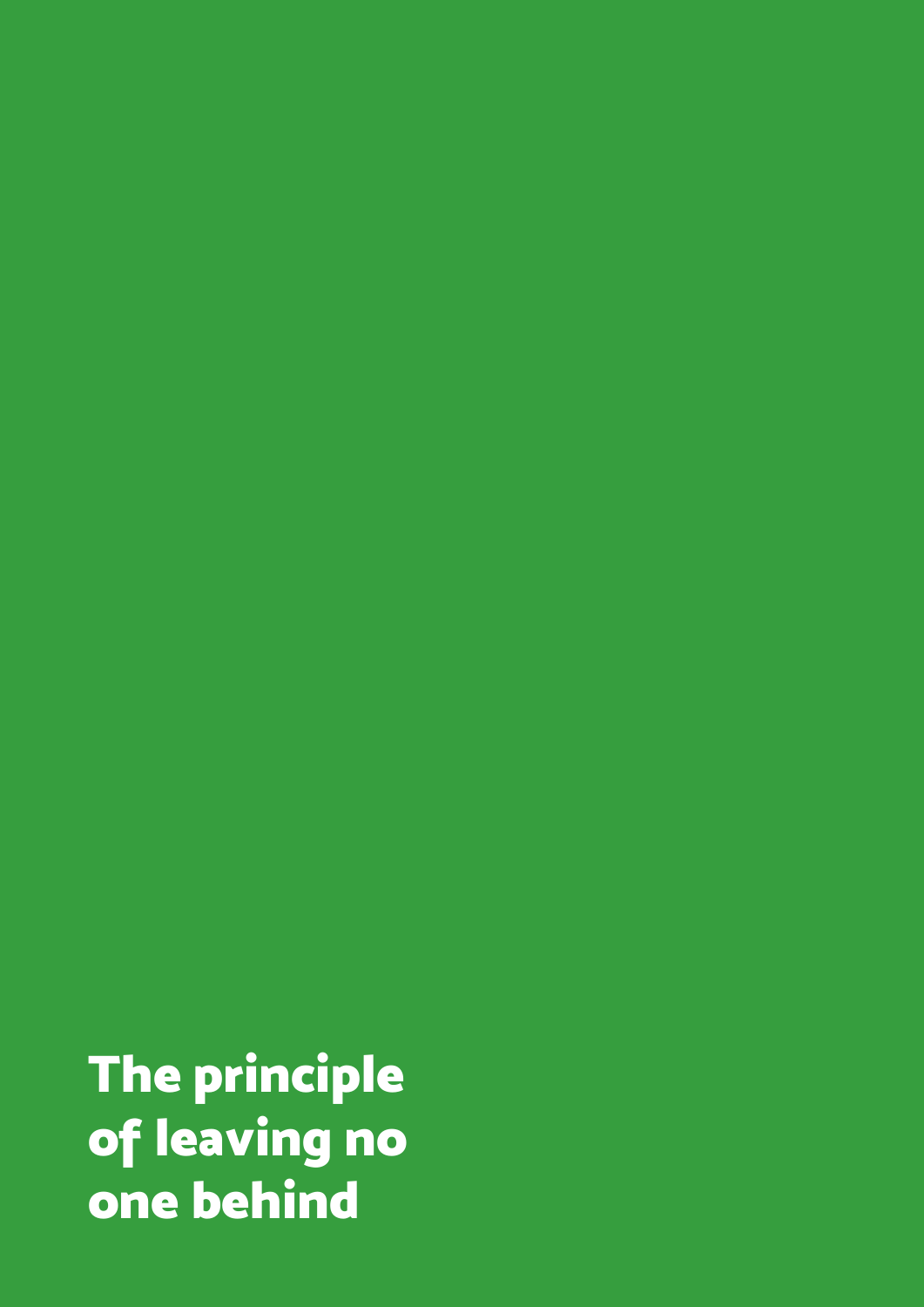

The 2030 Agenda has an extremely difficult challenge, it must stop focusing on the averages and start to deeply analyse what is being left behind in the development programs and policies. The real value of this process does not rely on what the numbers tell, but rather on what they don't tell.

From this point of view and with the goal of closing the gaps, one of the 2030 Agenda's fundamental postulates to end with inequality, exclusion and injustice is **"leaving no one behind".** To achieve this, the traditionally and historically marginalized and vulnerable groups must participate actively in the development processes to achieve sustainable development in a comprehensive way. This task is difficult but necessary.

Leaving no one behind is a concept that goes beyond rooting out poverty; it involves producing the necessary conditions so that all the voices will be heard, empowering everyone who takes part in this process, developing the necessary capacities to measure efficiency within the implementation of SDGs, strengthening the knowledge of the youth to solve modern challenges, facing inequality and inequity in all its forms and including the territory in the debate and actions taken towards development. These issues are necessary to guarantee prosperity and to improve the living conditions of all people.

International and regional agencies have emphasised on this principle. The following table shows the positions of different agencies regarding the leaving no one behind principle.

| <b>Organisation</b>   | <b>Description</b>                                                                                                                                                                                                                                                                                                                                             |
|-----------------------|----------------------------------------------------------------------------------------------------------------------------------------------------------------------------------------------------------------------------------------------------------------------------------------------------------------------------------------------------------------|
| <b>UN</b>             | "The 2030 Agenda encourages member states to adopt crucial measures to end<br>extreme poverty and to build a peaceful, prosperous and equitable environment for<br>all" (Ban Ki-Moon, 2015)                                                                                                                                                                    |
| <b>ECLAC</b>          | "Leaving no one behind means that no one should be invisible. We must make sure<br>that everyone is visible for a world that counts" (Alicia Bárcena, 2017)                                                                                                                                                                                                    |
| <b>European Union</b> | A current challenge is the increasing level of longevity in the population. Old adults are<br>often treated as invisible, unknown and forgotten within the efforts for development.<br>The European Union is addressing some of these priorities, especially the security of<br>their income, health access and gender inequality within old agers (EU, 2016). |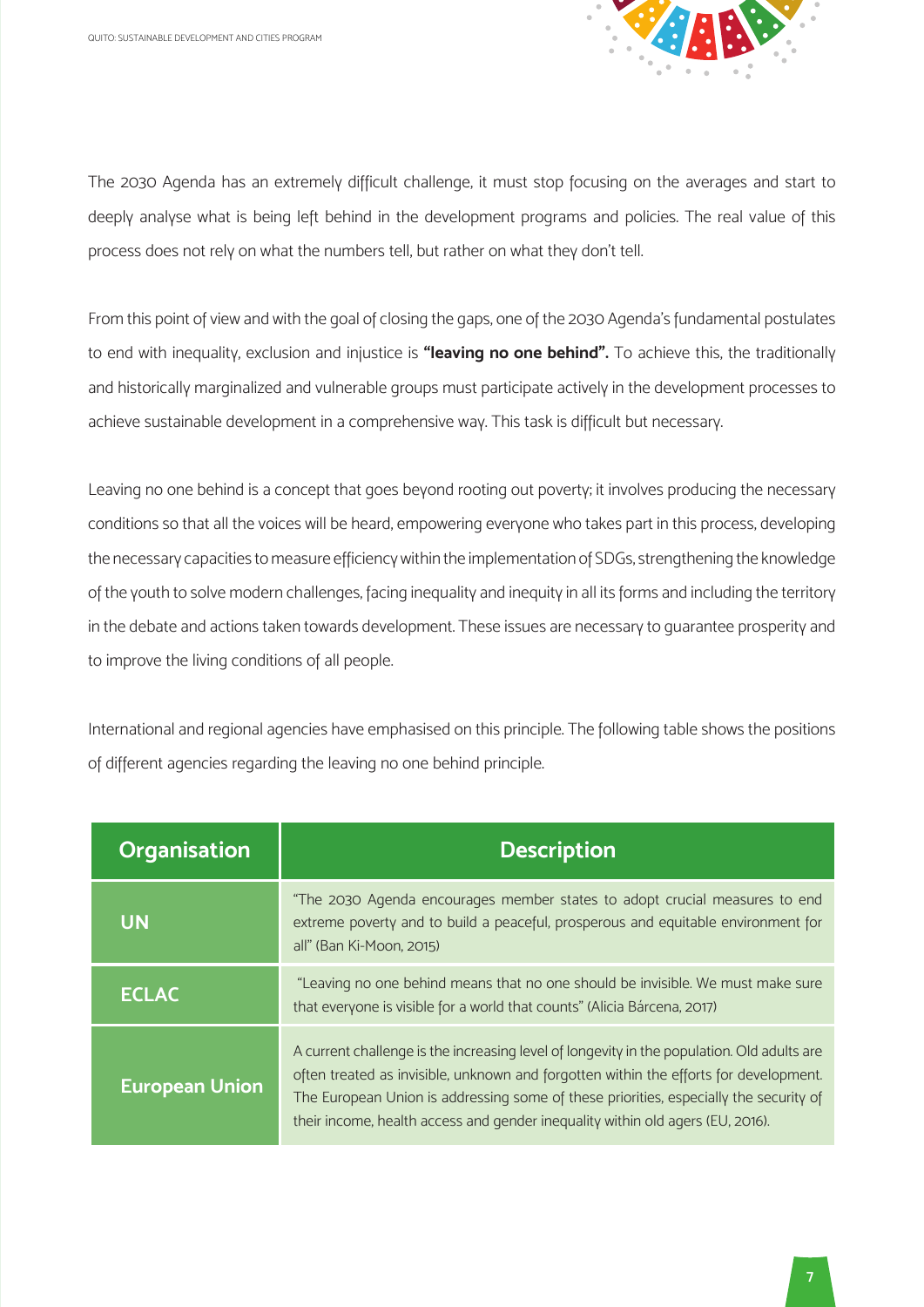

| <b>UN Women</b> | "Through SDGs, the whole world has committed to leave no one behind. New data<br>and analysis suggest that the international community would not achieve its promises<br>if important progress is not made on gender equality. This is an urgent call for action".<br>(Phumzile Mlambo-Ngcuka, 2018). |
|-----------------|-------------------------------------------------------------------------------------------------------------------------------------------------------------------------------------------------------------------------------------------------------------------------------------------------------|
| <b>UNHCR</b>    | "The UNHCR is completely committed to take part in the 2030 Agenda processes<br>within the national level to encourage SDGs implementation to increase the protection<br>and the solutions for forcibly displaced persons" (UNHCR, 2015)                                                              |

*By: Grupo FARO*

#### **Prioritised groups: Why are they important?**

The 2030 Agenda is an ambitious and innovative document that highly improves the framework of its predecessors, the Millennium Development Goals (MDG). This improvement relies on the inclusion of other governmental actors, the comprehensiveness of its objectives and the incorporation of the territory as one of the main actors for development (ECLAC, 2017). Nevertheless, the SDGs have some limitations due to their extent.

One of the stronger proposals of the 2030 Agenda is its focus on the poor and the vulnerable groups. Nonetheless, this is also one of its main limitations due to its wide scope and the way it counts these groups. Even though the Agenda specifically addresses gender equality for women and girls and it indirectly includes indicators disaggregated by age, sex and area, there is no mention or consideration to other groups that need prioritised attention from the states. The challenges of these groups cannot be addressed in a standardized way because of their condition and the specific type of work needed to close the existent gaps.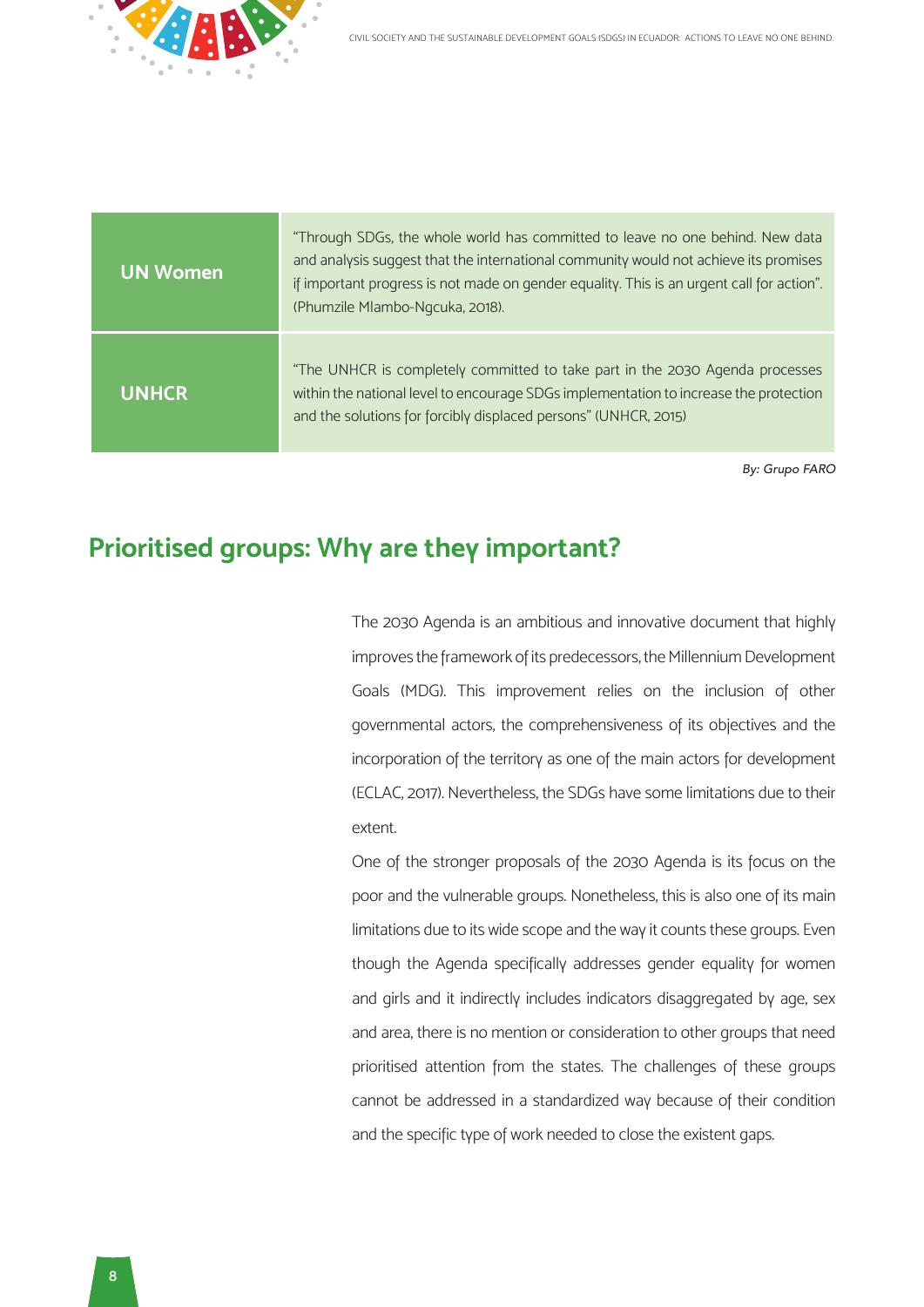

## **Prioritised groups in Ecuador**

In the case of Ecuador, the 2008 Constitution marked a milestone on the enhancement of the rights of groups that need prioritised attention or are in a vulnerable situation. In its third chapter the Constitution included universal rights for prioritised groups and individuals. In addition, it established specific and particular rights for each group that needs a distinguished attention.

Among the groups that need prioritised attention are adults and old adults, people in human mobility situation, pregnant women, boys, girls and teenagers, people with disabilities, people with catastrophic sickness, people with liberty deprivation, users and consumers and domestic violence, child abuse, natural or anthropogenic disasters victims (National Assembly, 2008). Differentiating these groups is highly important because it allows precession on the implementation of public policy and for achieving the expected results.

The 2017-2021 National Development Plan establishes that the design of public policy must be a dialogue-rich process that includes minorities and prioritised groups, populations and nationalities (SENPLADES, 2017). In addition, this plan seeks to guarantee human development of people along their life-cycle. To achieve this, Ecuador has designed its 2030 Vision based on the 2030 Agenda which is focused on leaving no one behind (SENPLADES, 2017).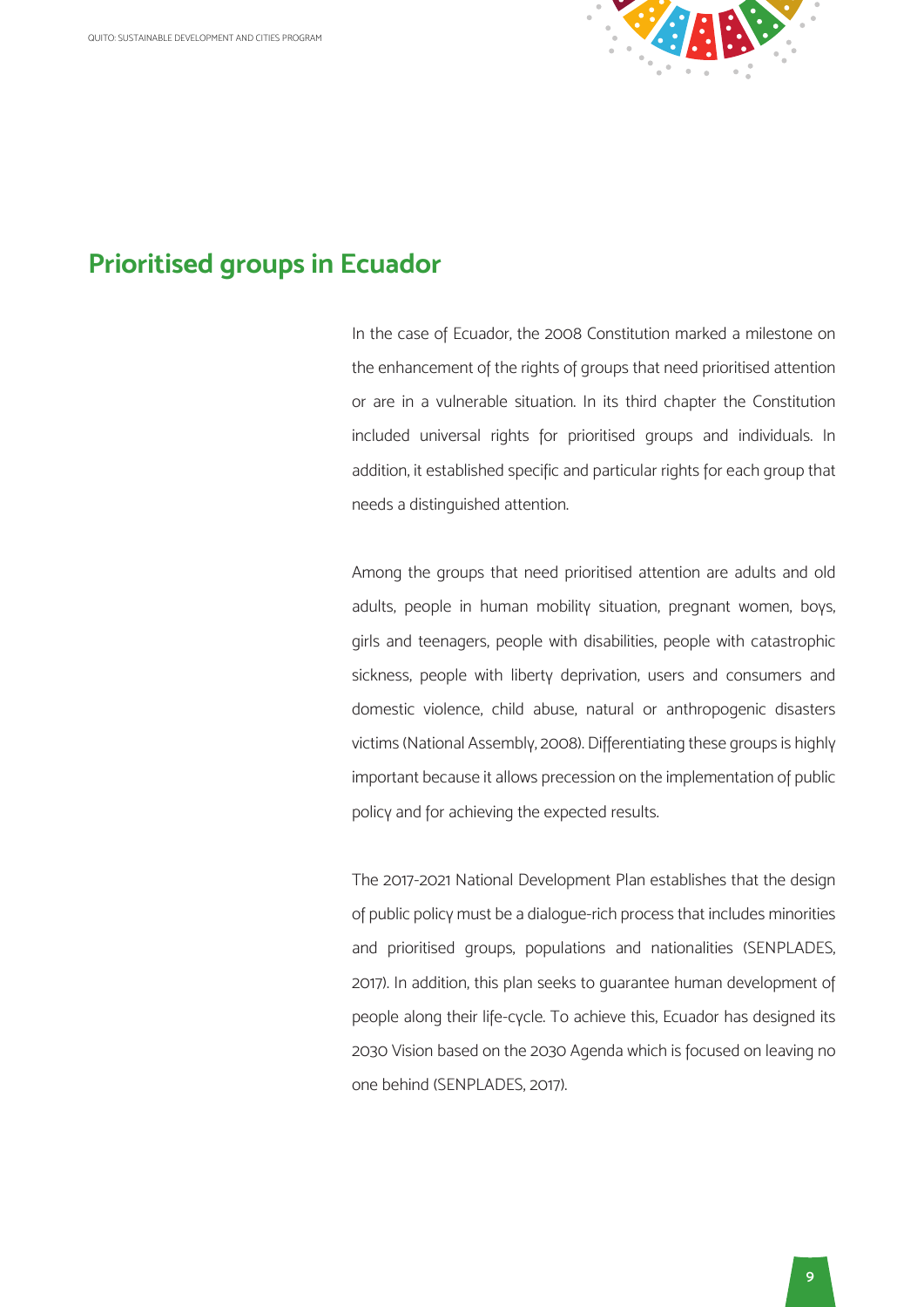**Ecuador's progress on the SDGs**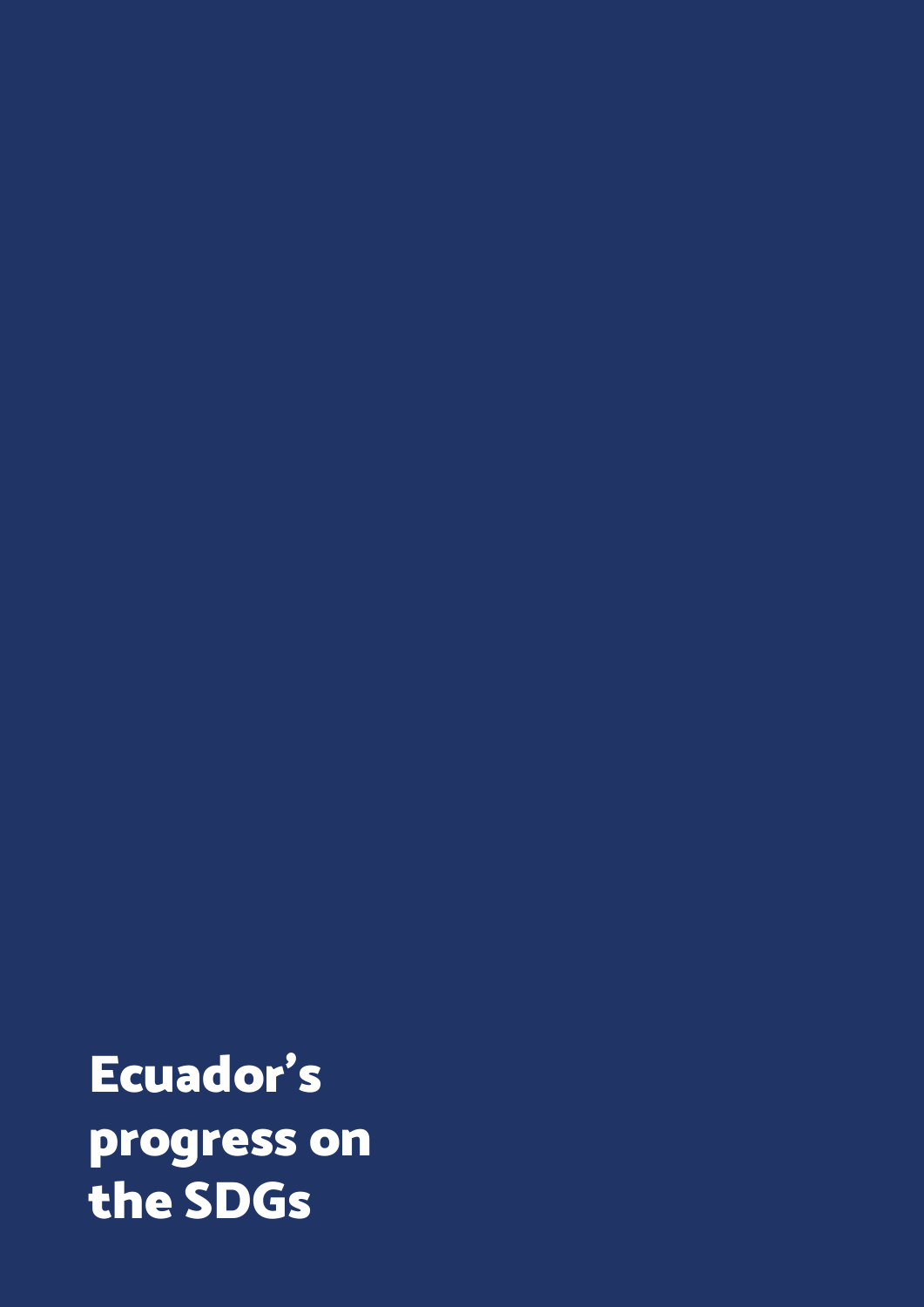

With this background and considering Ecuador's commitment to align its National Development Plan to the SDGs, the country presented its first Volunteer National Report (VNR) based on its achievements on the SDGs during the High-Level Political Forum that took place on July the 9th to the 18th. The purpose of these reviews is to encourage the exchange of successful and challenging experiences, as well as the lessons learned in each national context. The goal is to speed-up the implementation of the 2030 Agenda and the discussion of common goals.

Regarding Ecuador's case, this review seeks to include the contribution from the government, private sector, academia and civil society on the progress made in the implementation of the 2030 Agenda.

## **What is the High-Level Political Forum?**

The Forum is expected to promote the exchange of experiences. This means that successful plans and policies will be shared so that the will be replicated in other countries.

The topic of the Forum varies from year to year, depending on the objectives that are analysed. On this occasion, the debate was focused on the "Transformation towards resilient and sustainable societies". The goals analysed were:



*By: Grupo FARO*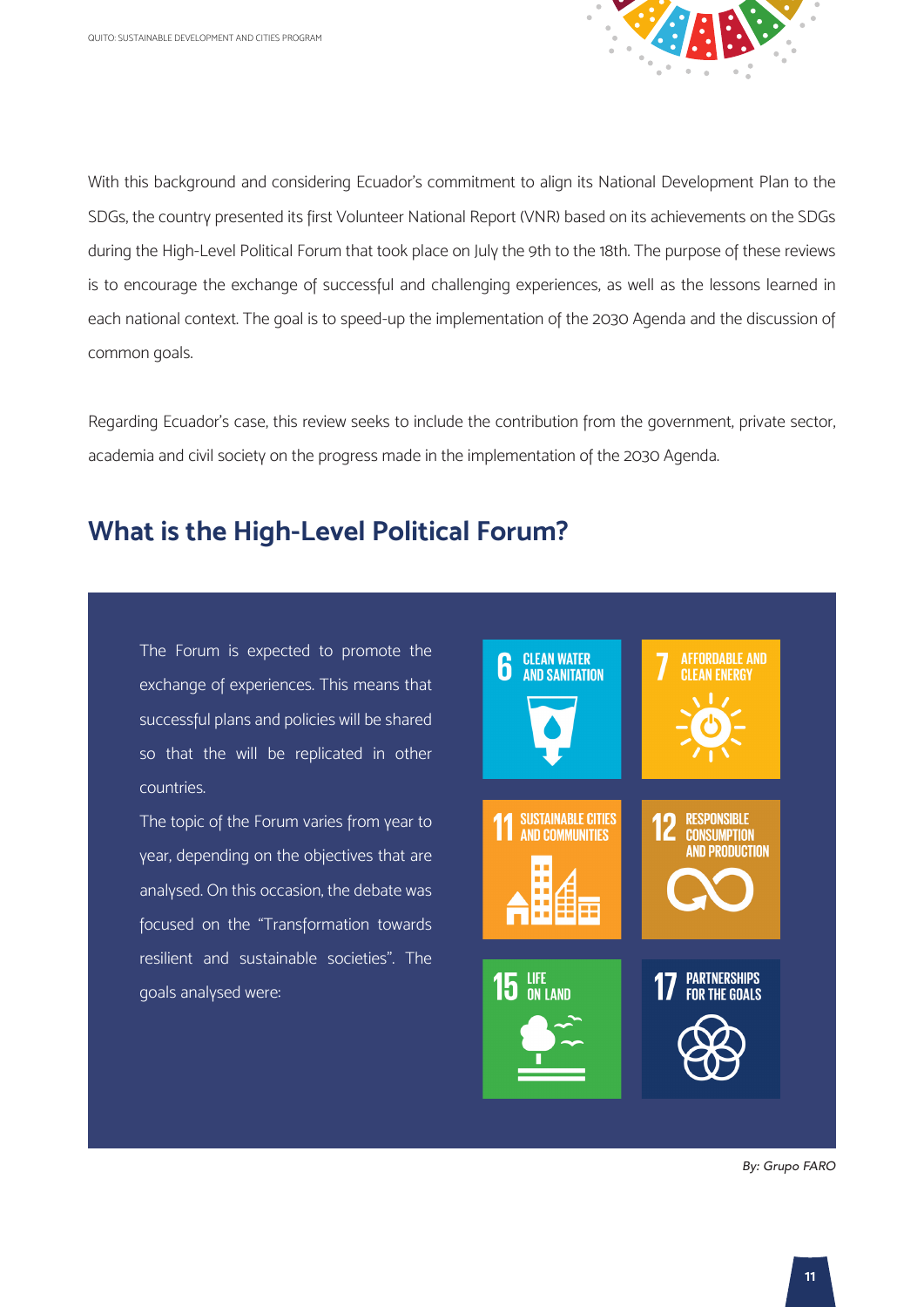

The making-process of Ecuador's VNR included the contributions of several actors and was the result of the "Consultancy journeys on the national progress and the challenges for SDGs implementation". This effort was leaded by the National Secretary for Planning and Development (SENPLADES in Spanish), along with the Ministry of Foreign Affairs and Human Mobility and the National Institute for Statistics and Census (INEC in Spanish). It took place in Quito, Guayaquil, Tena, Manta and Cuenca through a meeting with different actors in each city.

It is important to recognize Ecuador's effort to align its national plans directly to the SDGs and to present its VNR in the UN. Nonetheless, there is still work to be done. For future VNR, it should be considered that:

- Ecuador's document still does not reflect specific actions focused on achieving the SDGs. It shows progress in general terms on the selected topics without necessarily demonstrating a direct alignment to the SDGs chosen for the Forum.
- Even though there have been efforts to build participative spaces, these were not enough and did not allow a deep analysis from the different sectors on the progress of the SDGs.
- There are a lot of organisations that are not aware of the process of implementation of the 2030 Agenda in the country. Moreover, citizens do not have knowledge on the topic. It is necessary to work on the appropriation of the SDGs to build a citizens' Agenda. A greater effort from all actors is required along with the leadership of the government to facilitate the processes, spread information and empower citizens in this global process that needs joint efforts from all sectors.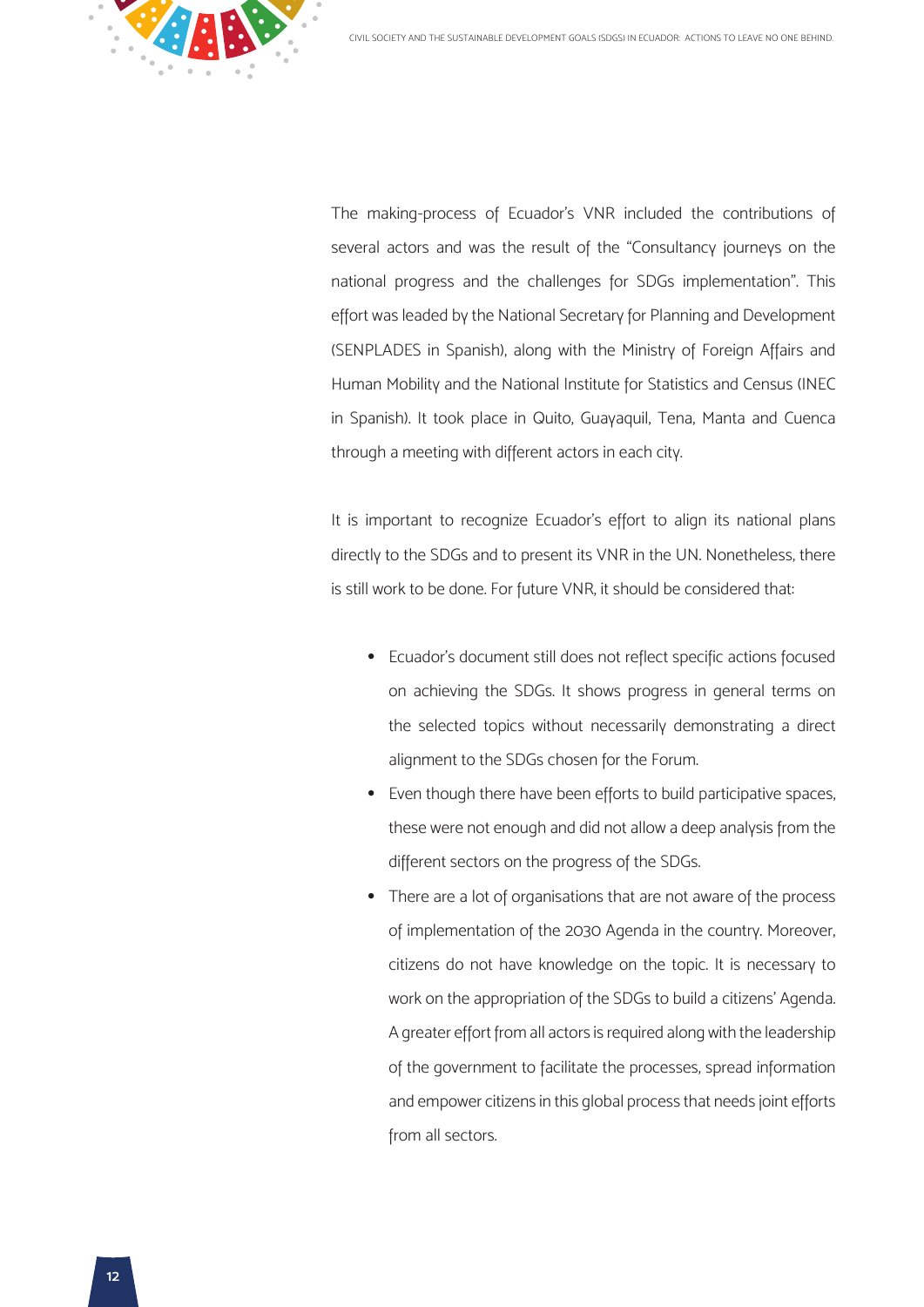**Civil society's role and the SDGs**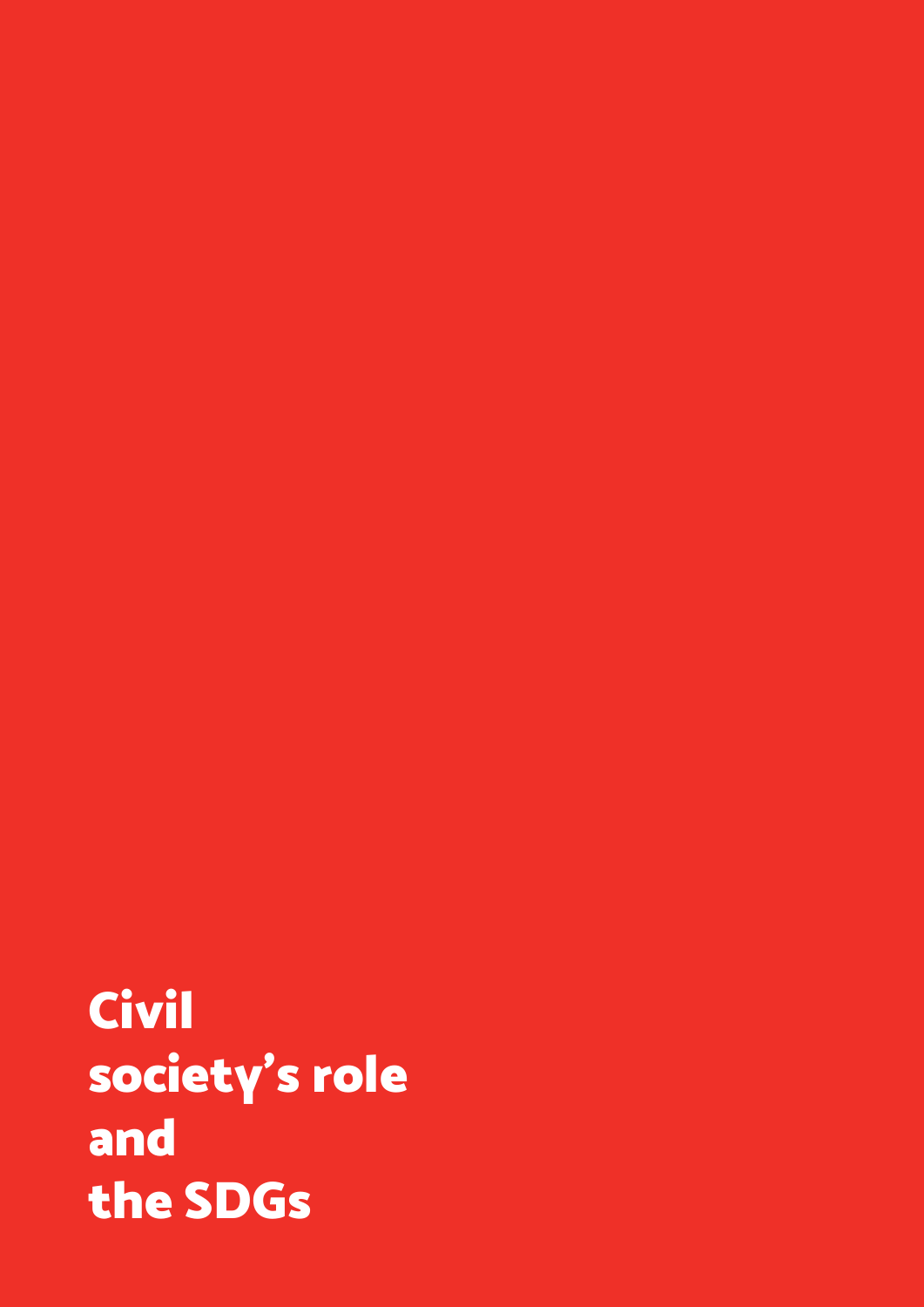

Ecuador is currently facing a fragile context due to economic and fiscal instability, a potential social fragmentation and electoral processes that in most cases would produce political and institutional changes. This would more likely interrupt the continuity of the processes in the national and local levels. There are also external challenges, such as the decrease of the international cooperation flows which historically have supported civil society's initiatives. Nonetheless, this context is also an opportunity to rethink the social contract and the relationship between the state and other actors of the public sphere. Among them, civil society is understood in a wide sense since it includes academia, think tanks, research and action centres to produce the necessary conditions that would allow different sectors to contribute to sustainable development in an articulated way.

Civil society has an important role within the necessary actions to achieve sustainable development in Ecuador and the principle of leaving no one behind. Civil society is in charge of including every actor in the debate, tracking and monitoring public policy and encouraging citizens' development towards levels that are usually unreachable for the government. These tasks must be performed by connecting and linking traditionally excluded actors in important participative processes. Considering these reasons, the part that civil society plays in working with prioritised, vulnerable and traditionally marginalised groups is fundamental for accomplishing the SDGs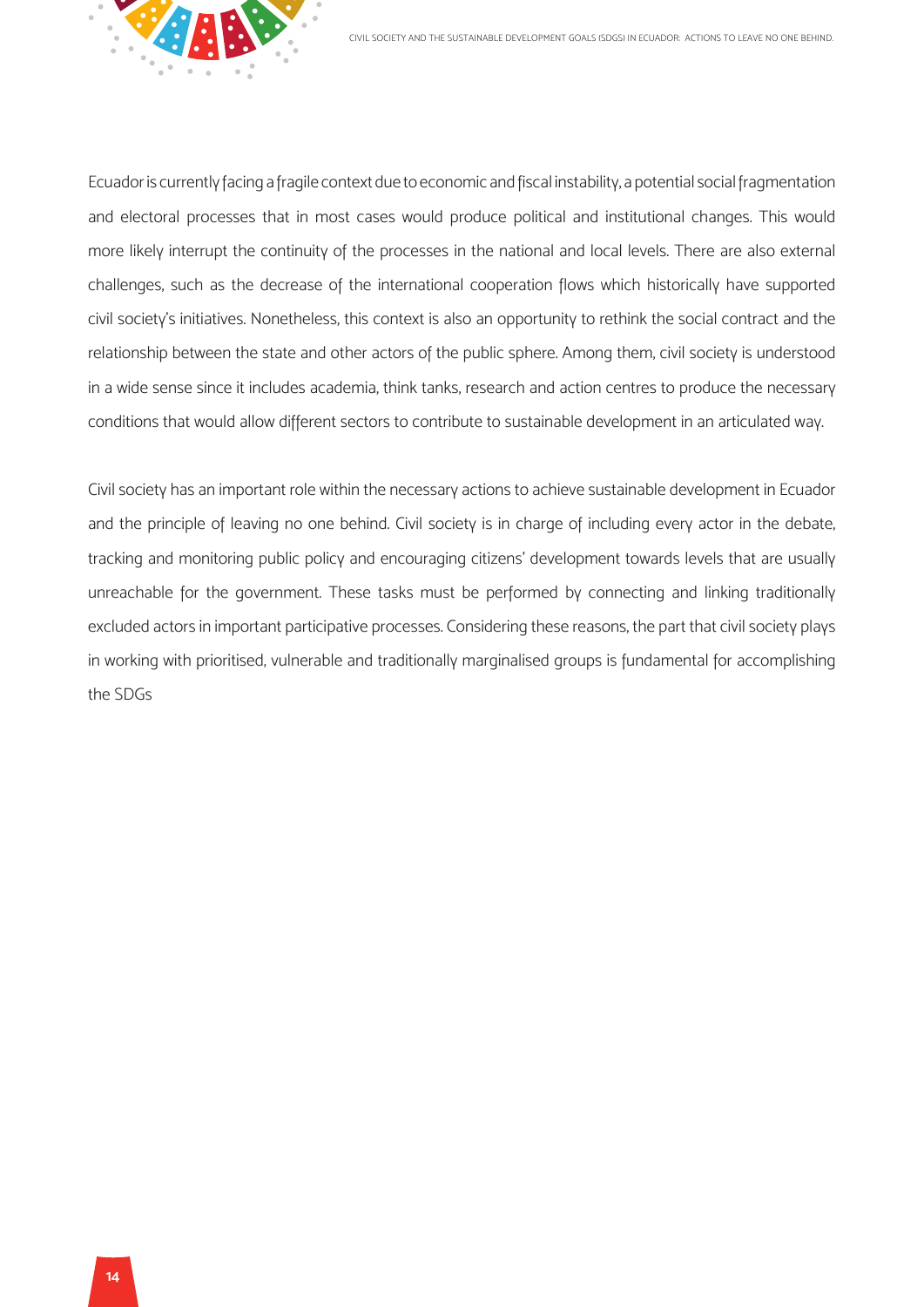**Dialogue meeting: social organisations, prioritised groups and the SDGs**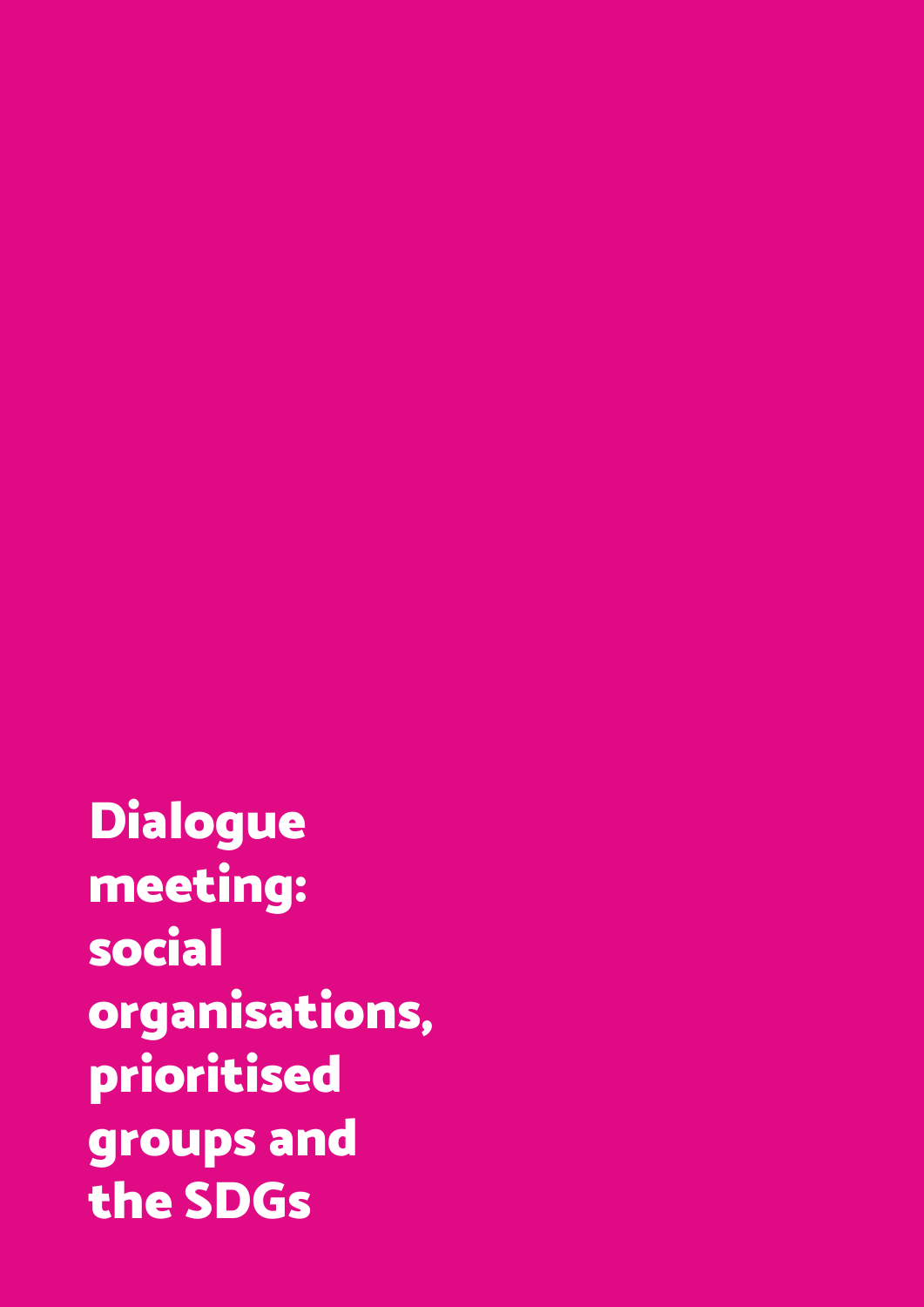

On the 5th of July 2018, Grupo FARO, with the support of Action for Sustainable Development (A4SD), held the workshop **"How civil society contributes to achieving the SDGs?"** 14 civil society organisations participated in the workshop. Most of them are leaded by young people and focus on working closely with vulnerable or prioritised groups.

The topics addressed by these organisations rely on improving the quality of the life for boys, girls, teenagers, youth, GLBTIQ, local recyclers and disabled populations. They also work to safeguard women and families' rights. Their commitment involves activities related to inclusion and monitoring the necessary policies to achieve transparency and justice standards. They contribute to the decrease of inequality with a gender equality, pluricultural, multiethnic, multilevel and multisector perspective.

During the workshop, the organisations emphasised on the role of the actors of the public sphere, especially civil society, to achieve the 2030 Agenda without leaving anyone one behind. Some of the main outcomes were:

- Despite these organisations are highly recognised because of their work with prioritised groups, none of them took part of the consultative processes to build Ecuador's VNR. During the workshop's activities, participants identified civil society's strengthens and challenges to produce ideas, initiatives and actions focused on articulating and linking more actors in the development process.
- Civil society is a fundamental actor in the implementation of the SDGs, especially concerning the production of actions that allow the participation of all actors, particularly the vulnerable groups. Nonetheless, these organisations have low capacities to respond to current problems as a sector. Unlike trade unions and academia and due to their heterogeneity, these organisations have not been able to articulate a sectorial position. This is a limitation for them when facing the SDGs' implementation and when a strong and articulated position that represents them all is needed.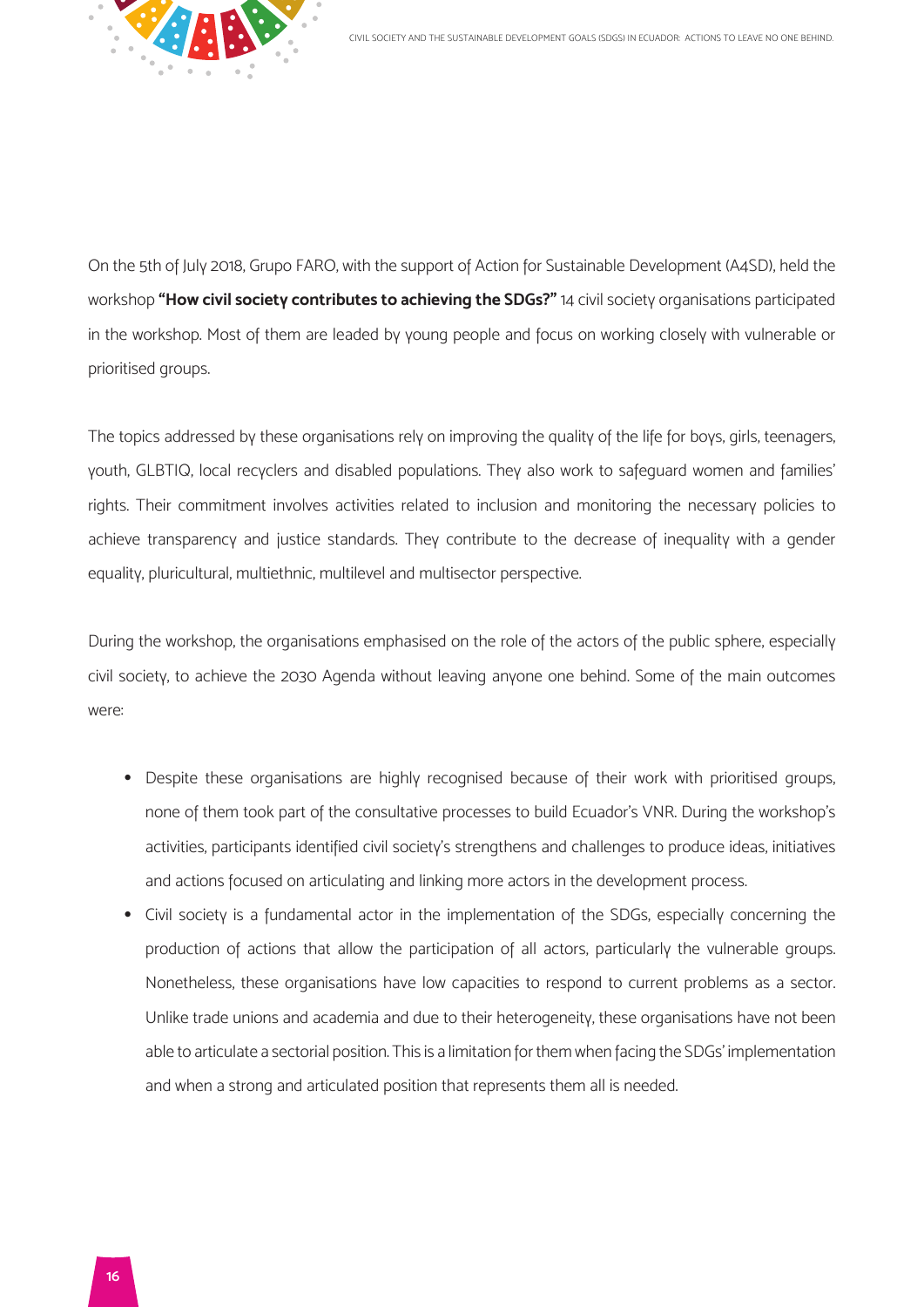

#### **Planned actions for the short and mid-term**

The group recognised that there is an increasing need of a joint-platform to raise awareness on their work and to articulate the civil society organisations focused on achieving the SDGs. There is currently not a platform or an organisation that represents them all and therefore, their efforts have been powerful but disarticulated.

Considering the challenges that the organisations face while identifying funding opportunities, job duplicity must be avoided and work activities in the local territories must be articulated to guarantee the sustainability of their initiatives. In this context, the 2030 Agenda is highly useful to design policies, actions and programs focused on accomplishing common goals for the countries.

By the end of the workshop, the organisations agreed on the increasing need to establish a civil society group to work for the SDGs with emphasis on vulnerable groups. As a next step, they agreed to hold regular meetings with the members of the group. The participants committed to strengthen the role of the coalition to articulate initiatives and use collective action to increase their advocacy levels.

14 organisations have initially started this coalition. We would like to thank them for their time and commitment: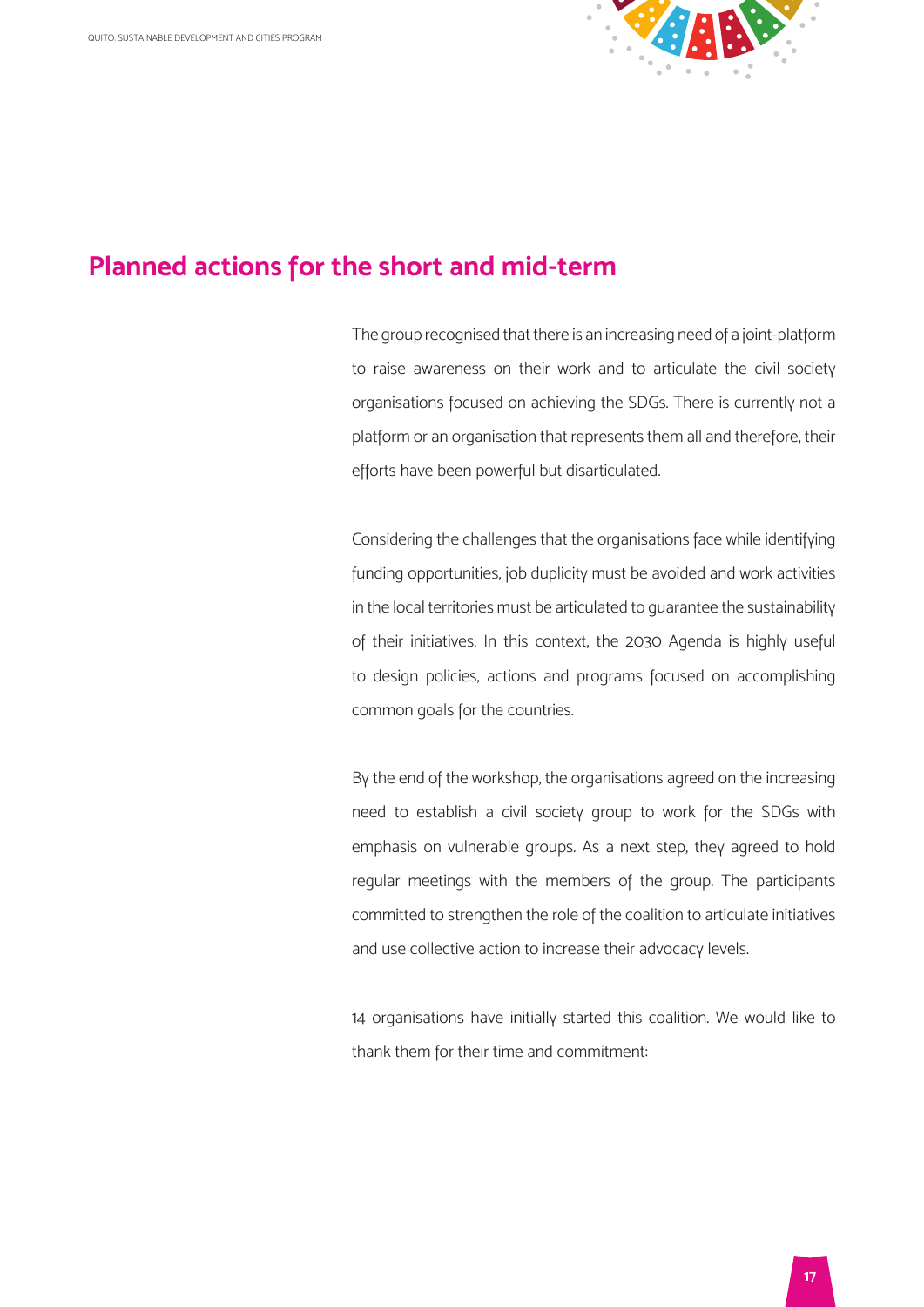

- 1. Fundación Apoyando Ecuador
- 2. Asociación ASIRIS
- 3. Minga: Democracia para todos
- 4. Asociación ALFIL
- 5. ReciVeci
- 6. Centro de Estudios de Estado y Sociedad
- 7. Fundación KIRU
- 8. Fundación Futuro Latinoamericano
- 9. Fundación Panal
- 10. CARE Ecuador
- 11. Fundación Sembrar
- 12. UICN América del Sur
- 13. Fundación Pachamama
- 14. Grupo FARO



*By: Grupo FARO*

This coalition may contribute to the leaving no one behind goal. To achieve this, it is necessary to raise awareness on the contributions of community-based and emerging organisations in Ecuador. Moreover, a social commitment must be made so that civil society organisations could articulate and optimise efforts and resources.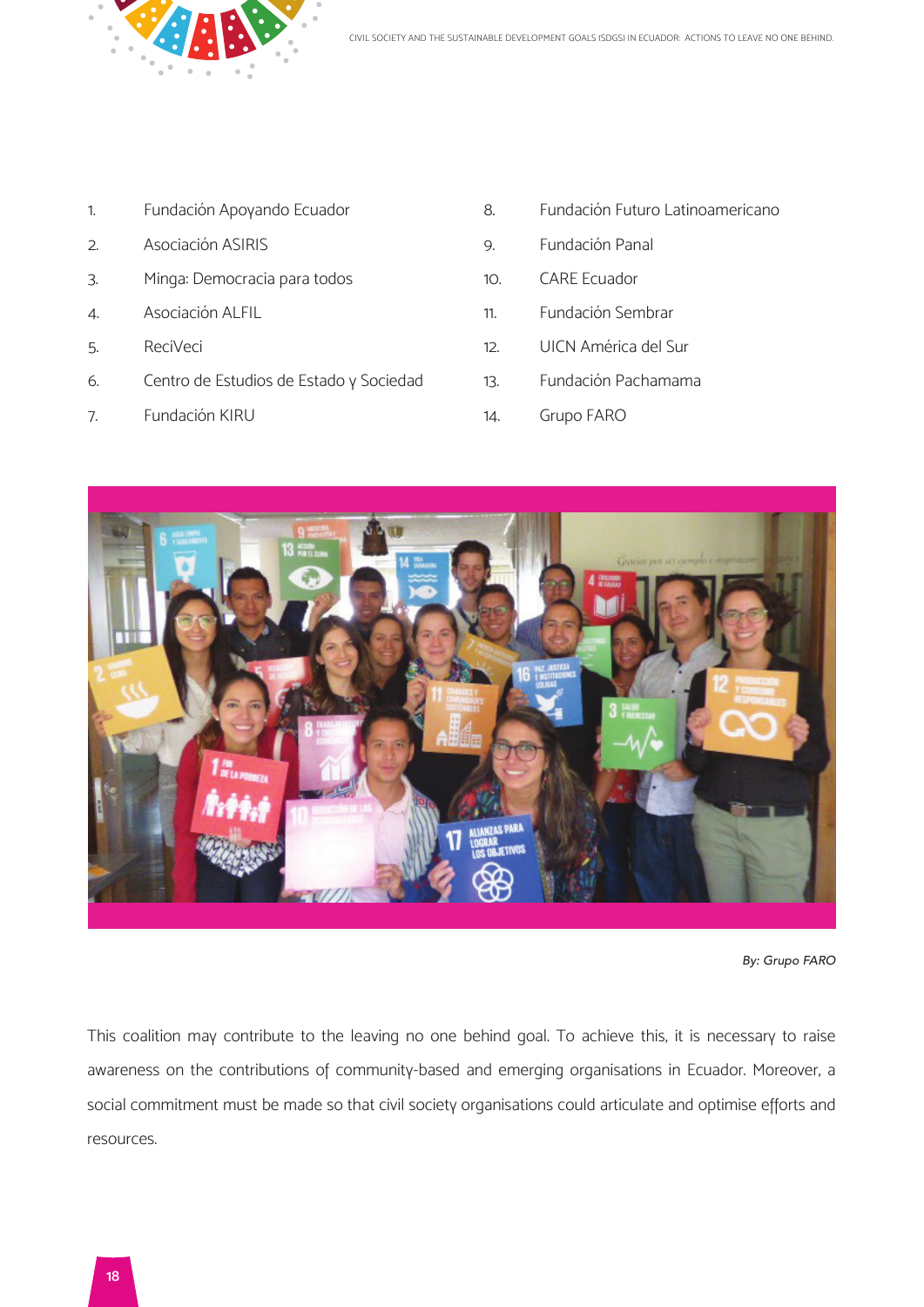

This group plans to hold meetings every two months to build a roadmap for the coalition. A specific virtual tool has been created to encourage the collective exchange of resources and initiatives. It is necessary to consolidate this initial effort by correctly channelling the resources; this would contribute to the proper operation of the civil society coalition and to the progress of the SDGs. This initiative seeks to develop into a space that would allow the exchange of experiences, projects and actions focused on the achieving the SDGs in Ecuador, considering that all the voices must be included to accomplish sustainable development without leaving anyone behind.

## **References**

UNHCR. (2015). *UNHCR and the Sustainable Development Goals of the 2030 Agenda.* Available at: http://www.acnur.org/fileadmin/Documentos/BDL/2017/11132.pdf

National Assembly of Ecuador. (2008). *Constitution of the Republic of Ecuador. Montecristi.*

ECLAC. (2017). Old adults and the 2030 Agenda for Sustainable Development: opportunities and challenges.

INEC. (2017). *Sustainable Development Goals.*

International Forum of National NGO Platforms. (2018). Guidelines shadow reports.

Fundación Futuro en común. (2018). A 2030 improving Agenda for the people and the planet. Spanish civil

society report.

United Nations. (2015). *Sustainable Development Goals.*

United Nations. (2012). *Sustainable Development.* United Nations General Assembly.

UN Women. (2018). New UN Women report uncovers significant gaps for women's empowerment and puts forth robust agenda to shift gears. Press release.

SENPLADES. (2017). *National Development Plan 2017 - 2021.* Quito : Authors.